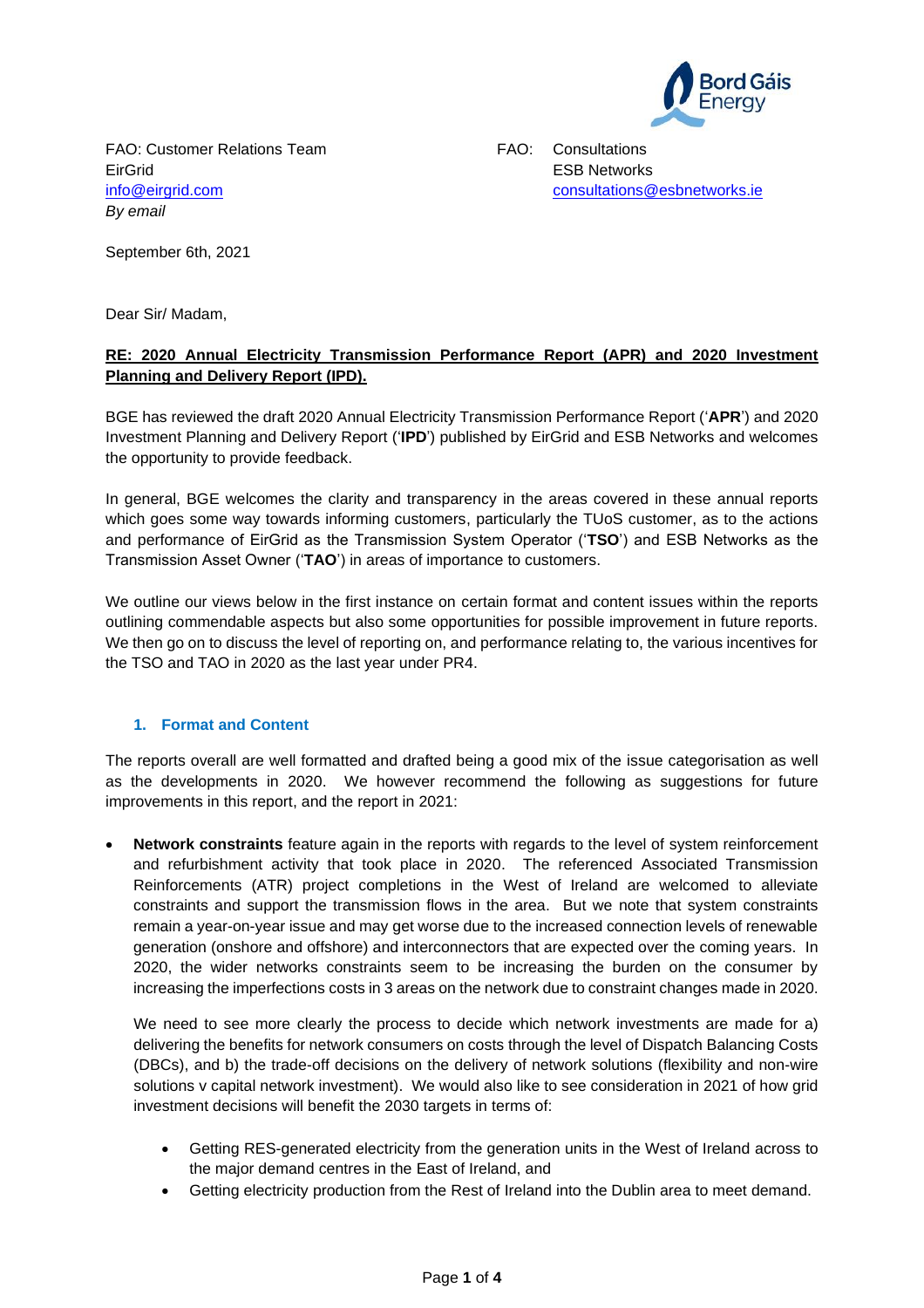

The publishing of the developments of the **Celtic Interconnector** project in 2020 are welcome and helps clarify the landfall and connection route for the interconnector cable. It remains however unclear to BGE what grid developments are being pursued to address the connection of the Celtic Interconnector circa 2026 to the Knockraha station in Cork. BGE has requested confirmation from EirGrid on whether the load flow studies on the grid in relation to Celtic's connection have been completed, and if yes can they please be published but we have not been provided with any of this information. The load flow studies' outcomes would help inform to what extent reinforcement and/ or new build of grid is required to mitigate further congestion in the Cork constrained area. Any transmission flow constraints in the Cork area will be exacerbated once Celtic connects, delivering neither support for the consumer nor mitigating RES curtailment. We ask EirGrid to provide the load flow studies and transmission upgrade plans for the Celtic Interconnector project in the Cork area.

• **Demand Side Units (DSUs)** - We have yet to see evidence of the improvements to the DSU registration process which we flagged in our response last year. We believe that a holistic review of the DSU registration process with industry would identify improvements in the DSU registration process. In our opinion, the current DSU registration process restricts both competition across the DSU sector as well as potential improvements to the delivery of system services by DSUs. The current DSU registration process can therefore be a barrier to increased competition and lower prices within the DSU sector.

We ask that these points and requests are considered in the next version of the reports.

## **2. Performance and financial incentives**

The draft 2020 APR provides a good historical summary of the performance incentives applicable to the TSO and TAO in 2020, and their associated performance assessment against them. Looking at the information in the draft 2020 APR, we take each incentive separately as reported in the "Key Performance Summary Matrix<sup>1</sup>" of the APR, focusing first on the TSO incentives and then those of the TAO:

## **2.1. TSO Incentives**

- 2.1.1. **TSO Strategic Incentives** the performance reported for this incentive shows a declining rate of success from 2017 (82%) to 2020 (38%), and the incentive payments associated to these scores mirror this outcome. The importance of delivering this incentive is captured in the opening remark of this section "*We are in a time of unprecedented change on the electricity system as we move to a low carbon future*." Increasing levels of renewable generation (both onshore and offshore) on the system in the coming years will increase the level for SNSP. We ask that the TSO outline in the final APR the reason for the poor delivery in 2020 against the Strategic Objectives and what actions are planned to improve on this delivery in 2021. Delayed delivery of strategic incentives can impact other key areas for transition in the energy system over the coming decade.
- 2.1.2. **TSO Transmission System Performance (System Frequency and System Minutes Lost)** – We welcome the continuing success of the TSO in meeting and comfortably beating these targets as set. This incentive is aimed at maintaining a stable system, and

<sup>1</sup> 2020 Annual Electricity Transmission Performance Report (APR), pg 8-10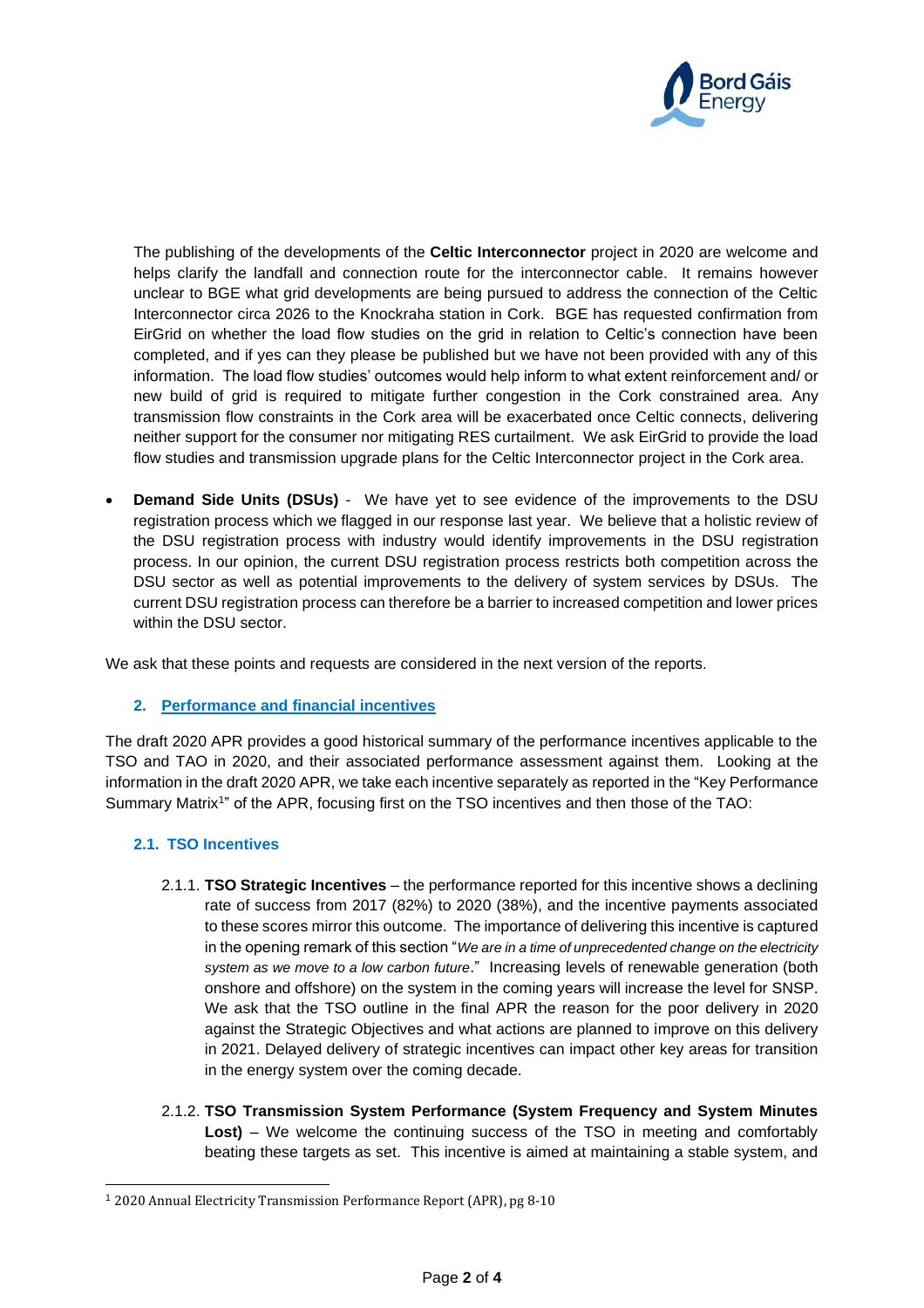

the reported performance identifies that the TSO is capable of comfortably meeting this challenge. Where targets are being easily met, then we would offer that the targets should be tightened to improve the incentivisation for improved performance. Where the continued delivery of SF and SML within set ranges is required for system stability as the grid transforms and evolves, then perhaps the level of reward for this incentive is significantly reduced until such time that the performance of the TSO in this area needs to be truly incentivised to improve. This would bring benefits to end users and consumers through reduced costs and charges.

- 2.1.3. **TSO Management of Curtailment**  The increasing levels of wind energy available to the system is evident from the data reported and reflects the increased connection rate for renewable generation. Yet these increased volumes of wind energy as reported also include increases in dispatched down energy volumes, and equally increases in curtailed volumes. We appreciate the variety of factors identified in the draft 2020 APR that relate to dispatch down and curtailment especially the impact of Covid-19 on demand, but we ask that clarity is given to any enduring root causes to this trend for increased dispatch down and curtailment which inevitably increase costs to customers and consumers. Further, what actions are being taken to mitigate these causes holistically across the system, as opposed to at any particular point on the grid? Equally what increased focus is the TSO giving to new and innovative resolutions that prioritise non-wire and flexibility as solutions where they offer the most-cost effective answer? The solutions available to the TSO and its operation of the grid needs to be clearly identified so that this trend, and its associated increase in consumer charges, is mitigated as we enter a decade where wind generation levels are expected to rise.
- 2.1.4. **TSOs Imperfections savings for participants** It is noted for the report that again no incentive for this area was applied in the period due to the determination of the RAs<sup>2</sup>. The intent of this incentive has however not changed in that all efforts should be made to achieve imperfections charge savings that can be passed onto customers and consumers in lower charges and costs. The change in the market structure with the transition to the new arrangements may have made the former incentive methodology impractical in the period, but we believe that measurable savings on Imperfections Charges should be an enduring target for the TSO. We welcome all measures to support lower charges to consumers and the savings that these measures may generate. We welcome the clear reporting of changes to constraint costs in 2020<sup>3</sup>, and we believe that constraint costs would be best shown in the report by constraint area on an annual basis and include the historic figures also over the preceding few years to demonstrate improvements through lower costs. We ask the TSO to consider focused reporting on the constraints that impact the imperfections charge, and what actions are being taken to address these constraints. We would further encourage comments by the TSO as to how lower cost flexibility procurement and innovative solutions have been (or expect to be) used to lower these imperfection costs and how that has been shown in benefits and savings for the end consumer. In light of the PR5 decision on incentives it is critical that more focus is put on this area as the year-on-year treads on increases to imperfection costs should not continue as we move towards increasing levels of renewable generation.
- 2.1.5. **TSO Stakeholder Engagement** we note the slightly lower score awarded to the TSO by the Network Stakeholders Engagement Evaluation (NSEE) Panel for 2020. We encourage the TSO to implement at a minimum the recommendations of the Panel in the Panel close-

<sup>2</sup> 2020 Annual Electricity Transmission Performance Report (APR), pg 8

<sup>3</sup> 2020 Annual Electricity Transmission Performance Report (APR), pg 24